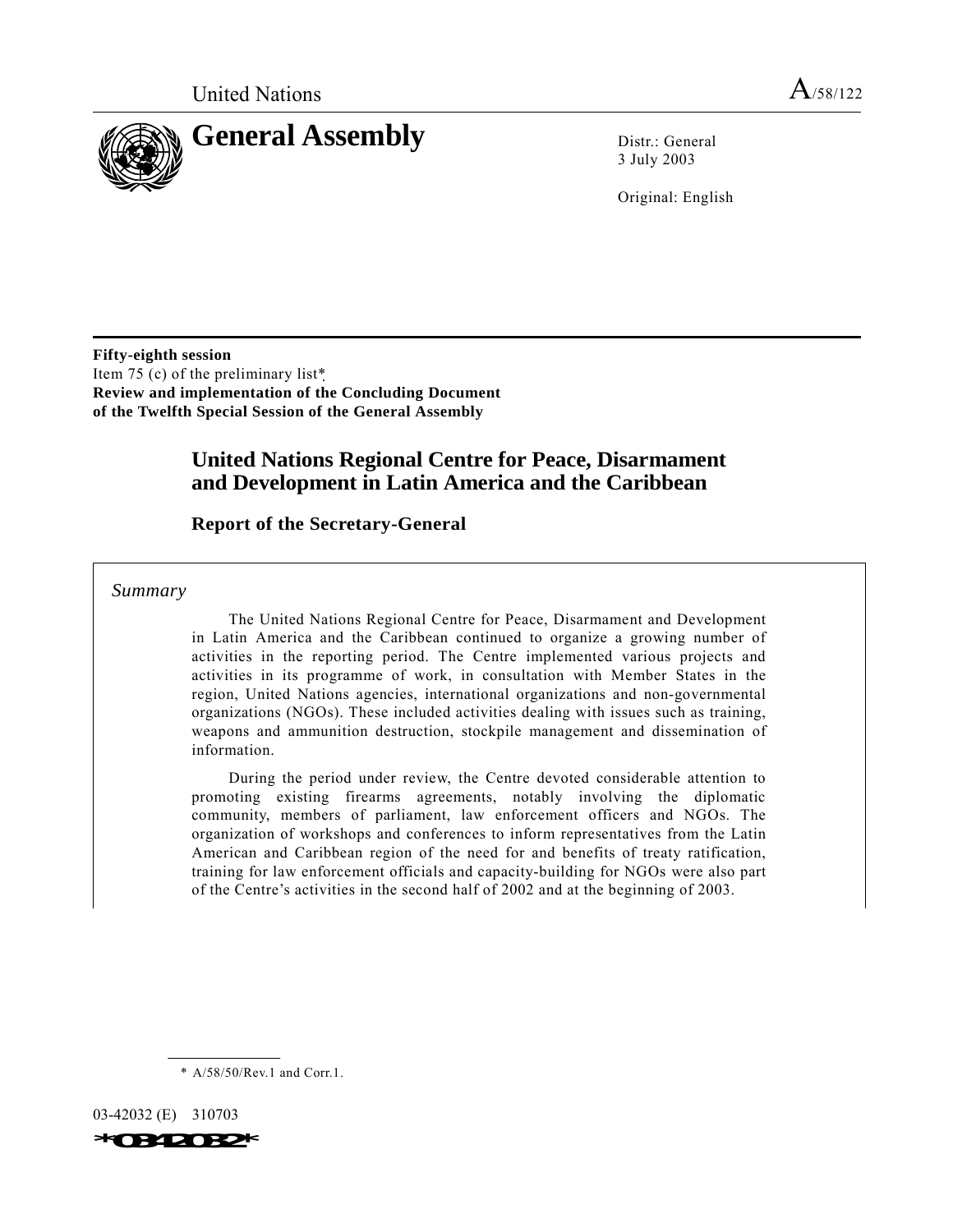Several other activities were initiated by the Centre during the period under review, for example, in the areas of disarmament and development, conventional weapons, the development of databases and the dissemination of information. The Centre also continued discussions with subregional and global institutions on the feasibility of signing memoranda of understanding to facilitate cooperation and fundraising.

During the reporting period, the Centre continued to undertake vigorous fundraising efforts. It was able to strengthen its human resource capacity as each project has been provided with its own support staff.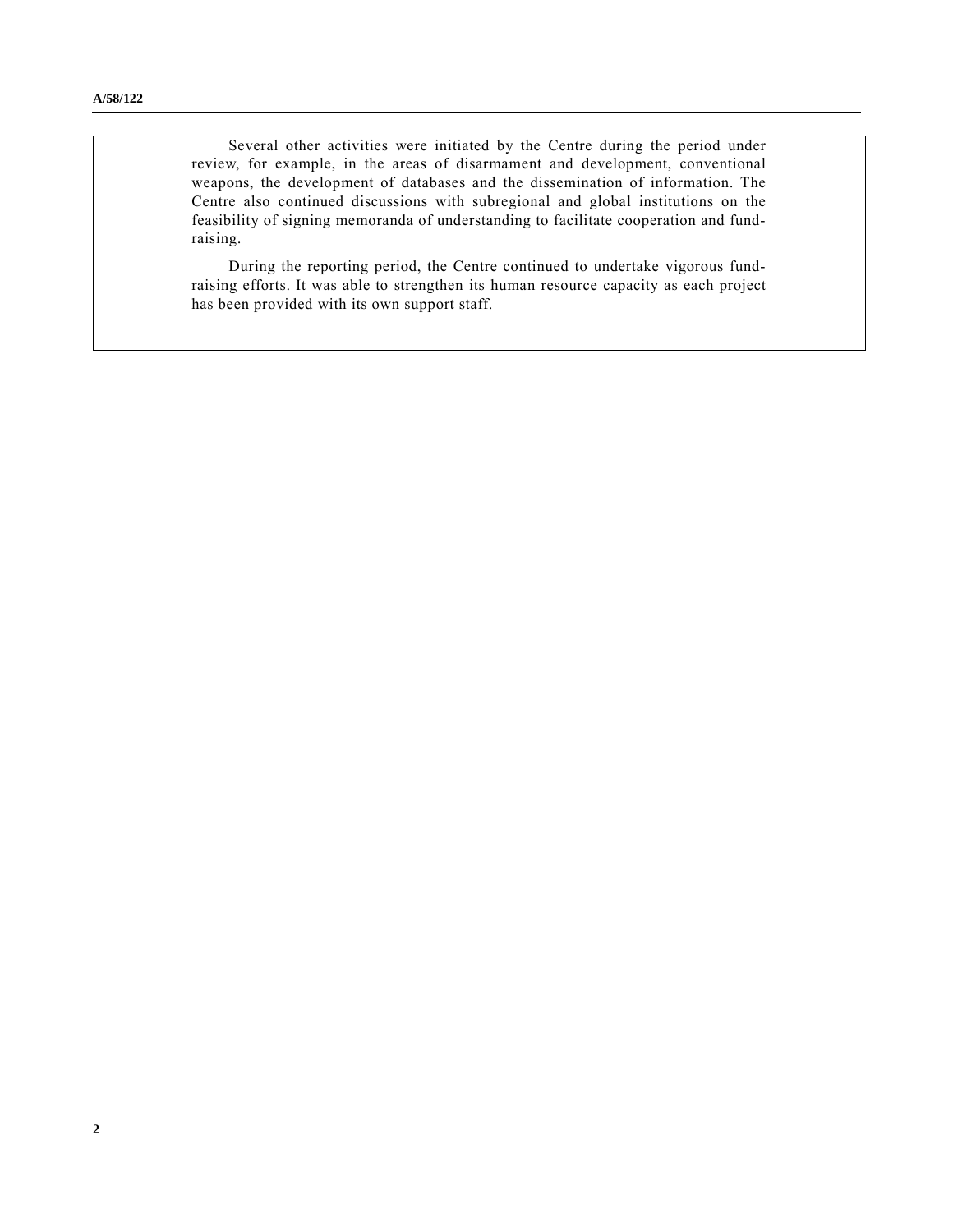# Contents

|                |                                                                                                                                                                |                                               | Paragraphs | Page           |
|----------------|----------------------------------------------------------------------------------------------------------------------------------------------------------------|-----------------------------------------------|------------|----------------|
| $\mathbf{I}$ . |                                                                                                                                                                |                                               | $1 - 2$    | $\overline{4}$ |
| H.             |                                                                                                                                                                |                                               | $3 - 4$    | $\overline{4}$ |
| III.           |                                                                                                                                                                |                                               |            | $\overline{4}$ |
|                | $A_{\cdot}$                                                                                                                                                    |                                               | $8 - 22$   | 5              |
|                |                                                                                                                                                                | $\mathbf{1}$ .                                | $9 - 12$   | 5              |
|                |                                                                                                                                                                | 2.                                            | $13 - 15$  | 6              |
|                |                                                                                                                                                                | 3 <sub>1</sub>                                | $16 - 19$  | 7              |
|                |                                                                                                                                                                | $\overline{4}$ .                              | $20 - 22$  | 8              |
|                | $\mathbf{B}$ .                                                                                                                                                 |                                               | 23         | 8              |
|                | $\mathcal{C}$ .                                                                                                                                                | Disarmament, demobilization and reintegration | 24         | 9              |
|                | D.                                                                                                                                                             |                                               | 25         | 9              |
|                | Ε.                                                                                                                                                             |                                               | $26 - 27$  | 9              |
|                | $F_{\cdot}$                                                                                                                                                    |                                               | $28 - 29$  | 10             |
|                | G.                                                                                                                                                             |                                               | $30 - 32$  | 10             |
| $IV_{-}$       |                                                                                                                                                                |                                               | $33 - 37$  | 11             |
| $V_{\perp}$    |                                                                                                                                                                |                                               | $38 - 40$  | 12             |
| Annexes        |                                                                                                                                                                |                                               |            |                |
| $\mathbf{I}$ . | Status of the Trust Fund for the United Nations Regional Centre for Peace, Disarmament and<br>Development in Latin America and the Caribbean for the year 2002 |                                               |            | 13             |
| II.            |                                                                                                                                                                |                                               |            | 14             |
|                |                                                                                                                                                                |                                               |            |                |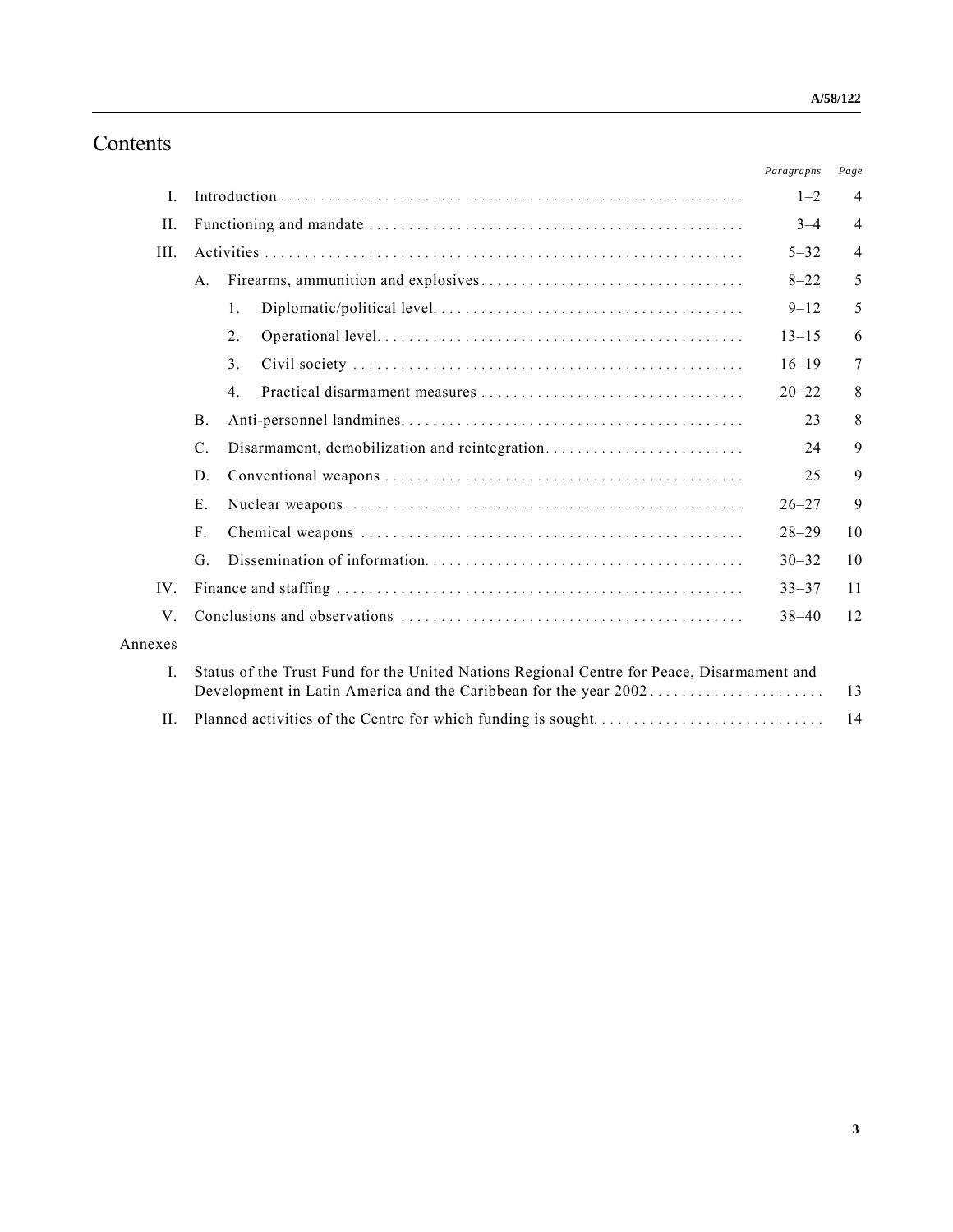# **I. Introduction**

1. On 22 November 2002, the General Assembly adopted, without a vote, resolution 57/89, entitled "United Nations Regional Centre for Peace, Disarmament and Development in Latin America and the Caribbean". By paragraphs 8 and 9 of the resolution, the Assembly requested the Secretary-General to provide the Regional Centre with all necessary support, within existing resources, so that it might carry out its programme of activities in accordance with its mandate, and to report to the General Assembly at its fifty-eighth session on the implementation of the resolution.

2. The present report is submitted pursuant to the above request. The report covers the activities of the Centre for the period from July 2002 to June 2003. A financial statement on the status of the Trust Fund for the Centre covering the year 2002 appears in annex I to the report. An outline of the planned activities of the Centre for which funding is invited from interested donor countries and organizations is contained in annex II.

# **II. Functioning and mandate**

3. The United Nations Regional Centre for Peace, Disarmament and Development in Latin America and the Caribbean, located in Lima, was established in 1987, pursuant to General Assembly resolution 41/60 J of 3 December 1986. The Centre functions under the auspices of the Department for Disarmament Affairs of the United Nations Secretariat and is mandated to provide, upon request, substantive support for the initiatives and other activities of the Member States of the region for the implementation of measures for peace and disarmament and for the promotion of economic and social development. The Centre functioned until the end of June 1996, when its operations were suspended owing to insufficient voluntary contributions to finance its activities and administrative costs. Following the appointment of the Director of the Centre by the Secretary-General, in pursuance of General Assembly resolution 52/220 of 22 December 1997, and his assumption of office on 1 December 1998, vigorous efforts have been launched to raise funds with a view to revitalizing the activities of the Centre.

4. In pursuit of its mandate, the Centre continued to serve the countries in the region as: (a) a means of promoting subregional, regional and cross-regional activities; (b) a tool to identify synergies between security and development issues; and (c) an instrument for the United Nations in playing a proactive role in the establishment of a more secure environment for social and economic development in the region.

# **III. Activities**

5. The Centre continued to maintain cooperation and coordination with other United Nations agencies and entities during the period under review. In particular, the Centre reached a preliminary agreement with the United Nations Development Programme (UNDP) during 2002 to cooperate on weapons destruction and stockpile management events in Argentina, Brazil, Paraguay and Peru. A formal cooperation framework agreement is expected to be put into place in 2003, extending the scope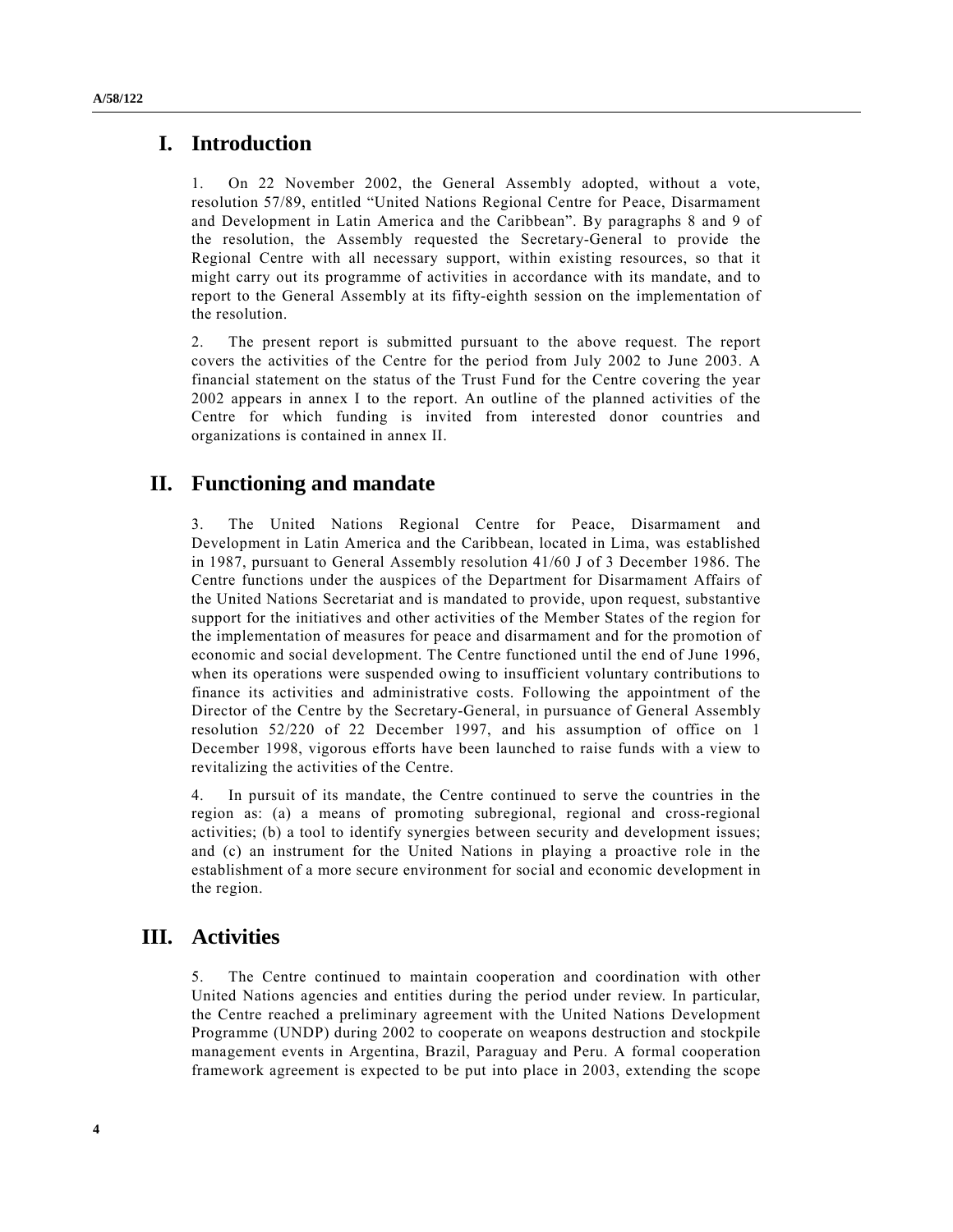of joint activities to all 33 countries in the region. During the period under review, a memorandum of understanding was signed with the Agency for the Prohibition of Nuclear Weapons in Latin America and the Caribbean (OPANAL) to facilitate cooperation and coordination between OPANAL and the Centre.

6. The Centre continued discussions with four subregional institutions (the Central American Integration System, the Andean Community, the Caribbean Community (CARICOM) and the South American Common Market (MERCOSUR) and associate States) to explore the possibility of creating a formal cooperation framework and joint work programme to avoid duplication and identify synergies relating to activities in the region. This will facilitate cooperation and coordination with smaller groups of countries in addressing specific security issues of concern in their subregions.

7. The activities carried out during the period under review broadly pertained to seven areas: firearms, ammunition and explosives; anti-personnel landmines; disarmament and development; conventional weapons; nuclear weapons; chemical weapons; and dissemination of information.

# **A. Firearms, ammunition and explosives**

8. The Centre continued to consolidate its Regional Clearing-house Programme on Firearms, Ammunition and Explosives, which serves as a platform for efforts aimed at assisting States to implement the Inter-American Convention Against the Illicit Manufacturing of and Trafficking in Firearms, Ammunition, Explosives, and Other Related Materials, the Model Regulations for the Control of the International Movement of Firearms, their Parts and Components and Ammunition of the Organization of American States (OAS) and the United Nations Programme of Action to Prevent, Combat and Eradicate the Illicit Trade in Small Arms and Light Weapons in All Its Aspects. Under this Programme of Action, the Centre organized training courses, workshops and meetings and developed databases at four levels of activity: diplomatic/political, operational, civil society and practical disarmament.

### **1. Diplomatic/political level**

9. The Centre and the Swedish Fellowship of Reconciliation (SweFOR) supported the Third Inter-Parliamentary Meeting on the Illicit Traffic in Small Arms and Light Weapons in Central America, which took place in Madrid from 3 to 5 October 2002. The meeting was organized by the Government of Spain and sponsored by the Government of Sweden, the Swedish International Development Agency (SIDA) and the Spanish International Cooperation Agency (AECI). The first Permanent Forum of Parliamentarians committed to implement the United Nations Programme of Action to Prevent, Combat and Eradicate the Illicit Trade in Small Arms and Light Weapons in All Its Aspects was established at this meeting. The meeting adopted the Madrid Declaration, which called for the participation in the Forum of parliamentarians from all Latin American and Caribbean countries, as well as from countries in the European Union.

10. The Centre and the Inter-American Drug Abuse Commission (CICAD) of OAS initiated the development of a white book entitled "Legal norms and instruments on firearms, ammunition and explosives in Latin America and the Caribbean", which is a compilation of national legal norms, decrees, laws and instruments on firearms,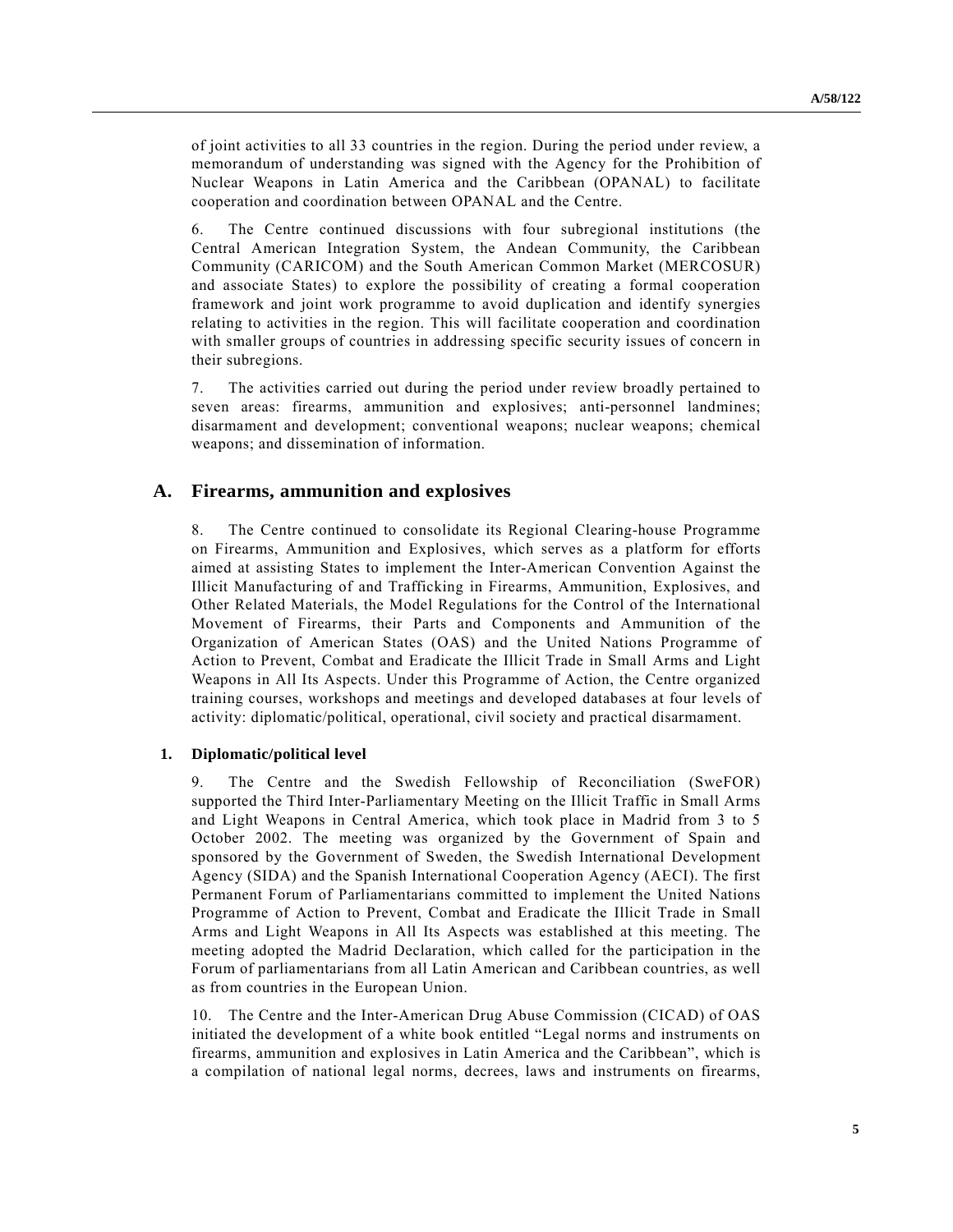ammunition and explosives of all 33 countries in the region. The White Book is intended to provide parliamentarians with a useful tool to analyse their laws and point out gaps in national laws where parliamentarians can reinforce legislative measures and eventually promote national legislative reform in order to implement the 1997 Inter-American Convention Against the Illicit Manufacturing of and Trafficking in Firearms, Ammunition, Explosives, and Other Related Materials and the United Nations Programme of Action to Prevent, Combat and Eradicate the Illicit Trade in Small Arms and Light Weapons in All Its Aspects. With the assistance of SweFOR, it is intended to expand the scope of the White Book to include national norms and legislation of the European Union countries.

11. A regional seminar entitled "Firearms, their parts and ammunition: partnership with the industry and the commercial sector to implement the United Nations Programme of Action" was organized by the Centre in Panama City from 13 to 15 November 2002 in cooperation with the Government of Panama and with sponsorship from the Government of Switzerland. Representatives of the firearms and ammunition industries in Latin America and the Caribbean, Governments, international organizations and civil society, and other experts in the area of security and intelligence participated in the meeting.

12. The meeting suggested concrete actions to (a) achieve an equilibrium between economic interests and security needs, improve markings as an international trade tool, and improve information-sharing between the industrial sector and State agencies in order to facilitate the tracing of firearms in illicit circulation, and (b) create a "reflection group" to identify the actors involved in the manufacture of and trade in firearms and ammunition, and to determine the interaction between those actors. The Centre was requested to inform the firearms and ammunition industries in Latin America and the Caribbean about the results of the meeting and to create a web page with information on the United Nations Programme of Action pertinent to the industry. The Centre was also invited to act in the region as a platform for coordination and as a point of contact for the private sector in the implementation of the Programme of Action.

#### **2. Operational level**

13. The Centre organized a series of technical meetings between September 2002 and June 2003 to prepare the implementation of the project entitled "Commercial" trade of and illicit trafficking in firearms, their parts and ammunition: basic course for training the trainers in investigative techniques". The project is part of the Centre's activities to assist States in the Latin American and Caribbean region to implement the United Nations Programme of Action on small arms and light weapons. The project aims at training some 800 officials from the police, customs, intelligence and armed forces to act as instructors in their respective countries on the legal trade and illicit trafficking in firearms and ammunition, addressing issues such as human security, legal instruments, investigation, firearms trafficking routes, weapons destruction and stockpile management, as well as other issues related to the legal commerce and illicit trafficking in firearms and ammunition (for example, drugs, terrorism and money-laundering).

14. The Centre participated in a conference on criminal problems in the border zones of Ecuador, Peru and Colombia organized by the National Central Bureau of the International Criminal Police Organization (Interpol) and the Peruvian National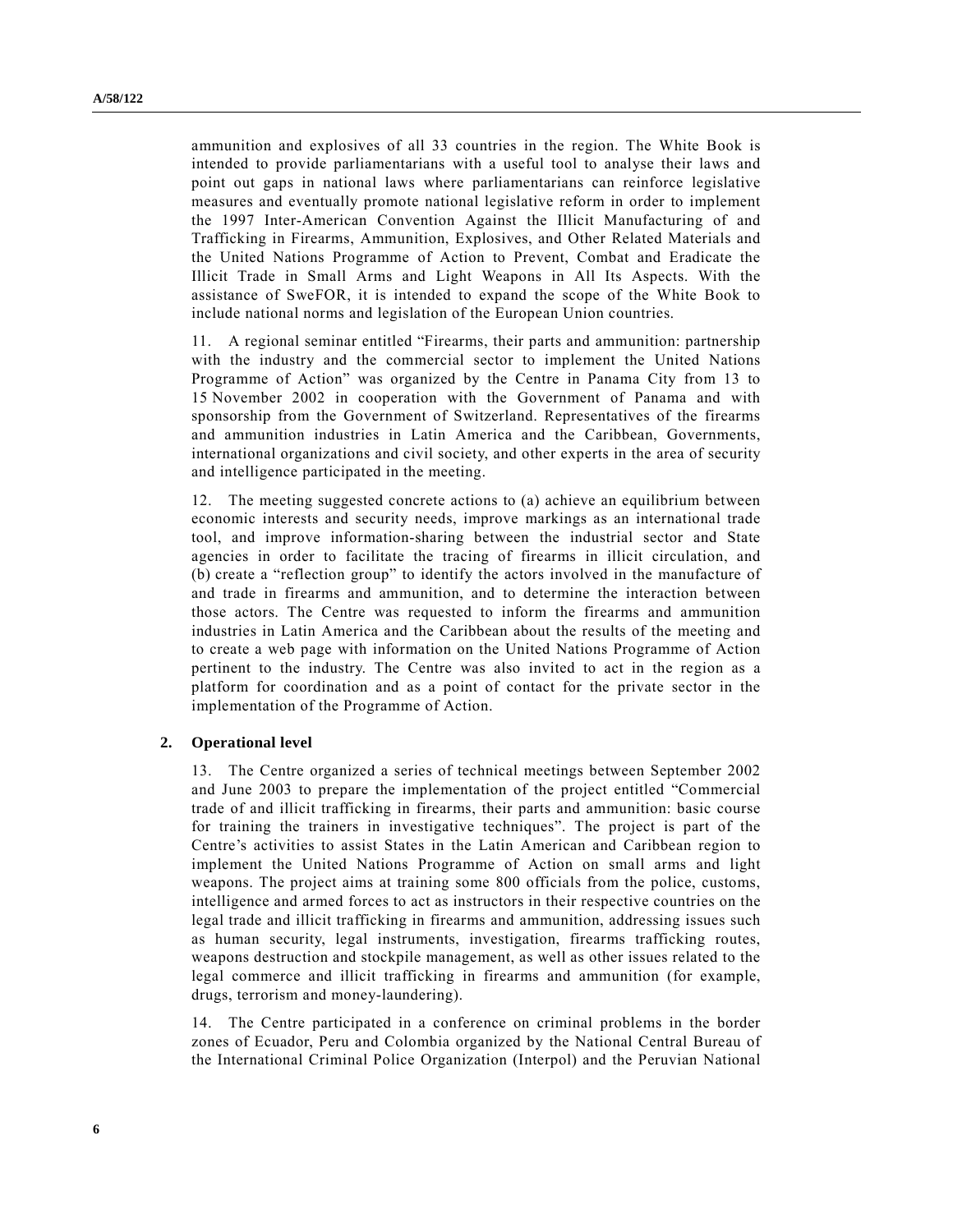Police, from 17 to 19 December 2002 in Lima. The conference addressed issues such as the lack of training, resources and personnel at Interpol to combat illicit firearm and drug trafficking in the Andean region. It also addressed the need to reinforce the level of information exchange between the different agencies, such as Interpol, customs, police, intelligence agencies, coast guards, involved in the control and prevention of illicit firearms and drug-trafficking, reform and standardize the legislation to control firearms, in the region, reinforce border and police controls and coordinate concrete actions among the various agencies mentioned above.

15. The meeting requested the Centre to provide technical and financial assistance in regard to satellite imagery and other feasible mechanisms in order to help control and prevent criminal acts in conflict border zones. It requested the countries of the subregion to promote meetings, seminars and working groups with representatives of the various agencies mentioned above to search for better and common strategies to combat illicit firearm and drug trafficking in the region. It further requested the countries of the subregion to consider improving national legislation relating to firearms.

#### **3. Civil society**

16. The Centre organized a series of technical meetings during May and June 2003 within the framework of the project entitled "Latin American and Caribbean NGOs: capacity-building, networking and strengthening of their advocacy meansî to develop further a training manual and methodology guidelines to train NGOs in Latin America and the Caribbean on the issue of firearms. The meetings, organized in cooperation with Viva Rio, Small Arms Survey, Fundación Arias para la Paz y el Progreso Humano, SweFOR, International Alert and Save the Children Sweden, concluded by approving the training manual, a selection of organizations to be trained during the period 2003-2004, a training schedule, the selection of trainers for the first courses and the creation of support committees to follow up on the training courses. It was also agreed that the first training course would be held in October 2003 in El Salvador.

17. The Centre participated in a coordination meeting of the International Action Network on Small Arms (IANSA) Steering Committee in London on 18 and 19 May 2002 and presented its project entitled "Latin American and Caribbean NGOs: capacity-building, networking and strengthening of their advocacy meansî. The meeting discussed how IANSA could participate in the project so as to avoid duplication and identify issues where synergies were possible between the Centre and IANSA, as both could serve as a platform for States and organizations in the region. The NGO capacity-building project coordinator of the Centre was requested to participate henceforth in the IANSA Steering Committee on a formal basis.

18. The Centre provided technical assistance to UNDP El Salvador from 21 to 26 May 2003 to develop a proposal for the project entitled "Strengthening mechanisms" for the control of firearms in El Salvador" containing suggestions for the follow-up phases of this initiative. The finalized project document is under consideration by the UNDP-El Salvador country team.

19. The Centre hosted and participated in a coordination workshop for Latin America and the Caribbean organized by International Alert, Saferworld, the University of Bradford and seven organizations from the region. The objective of the meeting was to exchange information on and discuss the implementation of the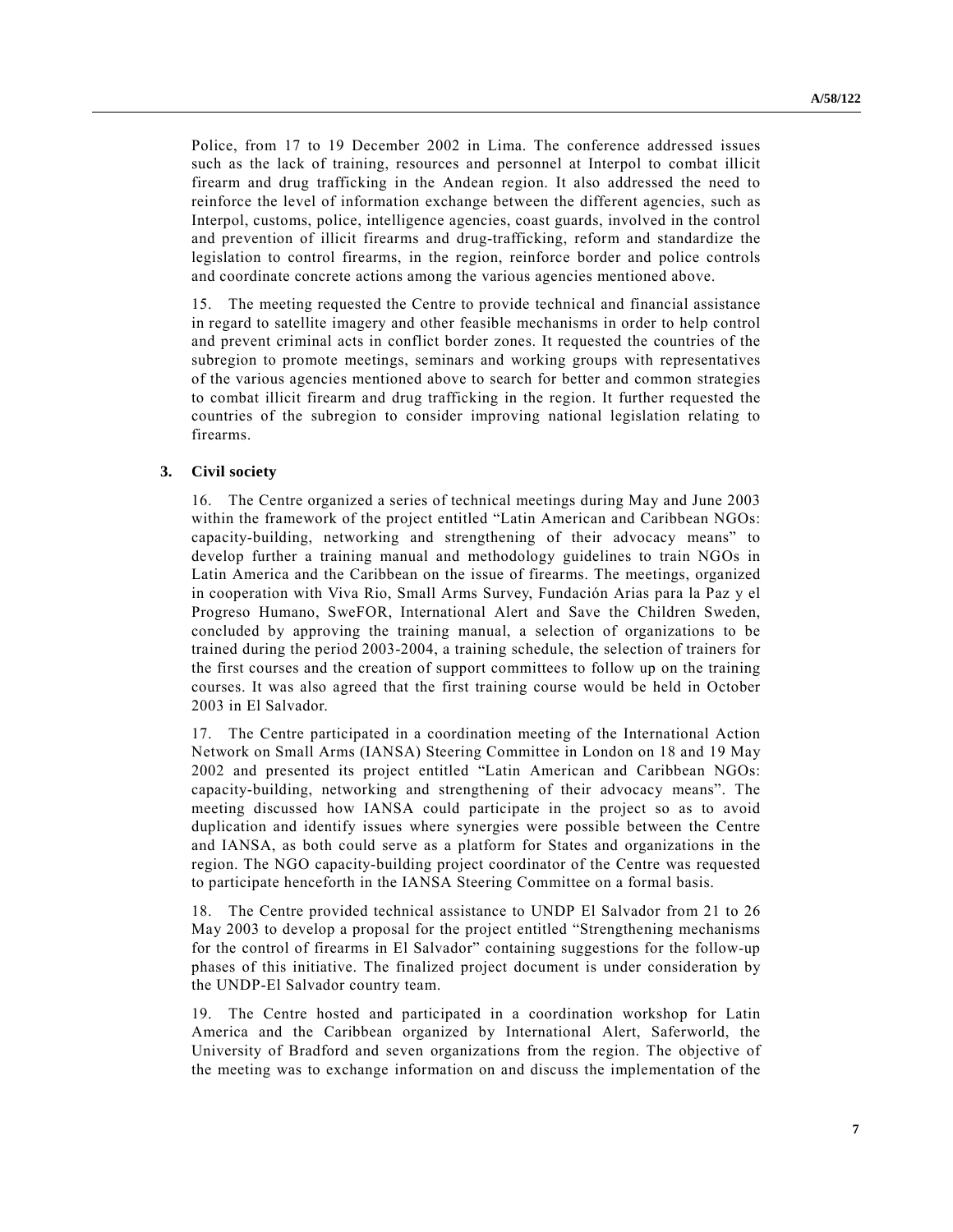Programme of Action in Latin America and the Caribbean. A report on the discussion will be issued prior to the convening of the First Biennial Meeting of States on small arms and light weapons in all its aspects.

#### **4. Practical disarmament measures**

20. The Centre coordinated international assistance for the destruction of 10,000 firearms that took place on 12 July 2002 in Rio de Janeiro, Brazil. This activity was organized by the State of Rio de Janeiro through its Public Safety State-Secretariat, the Brazilian Army and Viva Rio, within the framework of the 2006 Firearms and Ammunition Destruction and Stockpile Management Challenge (the 2006 Lima Challenge). A monitoring and verification commission was created by the Centre, with the support of CICAD and the Small Arms and Demobilization Unit (SADU) of UNDP, to supervise the destruction.

21. The Centre provided assistance to the Government of Argentina in its efforts to implement the Inter-American Convention Against the Illicit Manufacturing of and Trafficking in Firearms, Ammunition, Explosives, and Other Related Materials and the United Nations Programme of Action to Prevent, Combat and Eradicate the Illicit Trade in Small Arms and Light Weapons in All Its Aspects. This included the destruction of 2,283 firearms in Mendoza, Argentina, on 10 August 2002; the creation of a monitoring and verification commission composed of representatives of SADU, CICAD, the Government of Canada through its Royal Canadian Mounted Police and others; providing support to the firearms programme of the Province of Mendoza; and improving a police firearms storage facility and creating a new joint police/justice firearms and ammunition storage facility. The Centre also coordinated a second firearms and ammunition destruction event in Mendoza on 22 and 23 November, organized by the Government of Argentina. A total of 2,721 firearms and 8,263 pieces of ammunition were destroyed. A second monitoring and verification commission comprising representatives of the Ministry of Justice and Security of Mendoza and the Ministry of Foreign Affairs of Argentina, as well as representatives of SADU, CICAD, SweFOR and the Canadian Royal Mounted Police, was created to supervise the destruction.

22. On 5 December 2002, the Centre, SADU and CICAD organized the destruction of 2,573 firearms in Lima, at the request of the Government of Peru, within the framework of implementing the Inter-American Convention Against the Illicit Manufacturing of and Trafficking in Firearms, Ammunition, Explosives, and Other Related Materials, the Model Regulations for the Control of the International Movement of Firearms, Their Parts and Components and Ammunition of OAS and the United Nations Programme of Action. As in other cases, the destruction of firearms was supervised by a monitoring and verification commission composed of representatives of the Ministry of Foreign Affairs, the Ministry of the Interior, the Centre, SADU, CICAD and other international observers.

## **B. Anti-personnel landmines**

23. The Centre initiated discussions with the Ministry of Foreign Affairs of Peru on a landmine project proposal entitled "Reintegration of landmines and unexploded ordnance victims into productive life in Peru: enhancing the social and economic fabric of Peruvian society". Negotiations were also initiated with possible donors to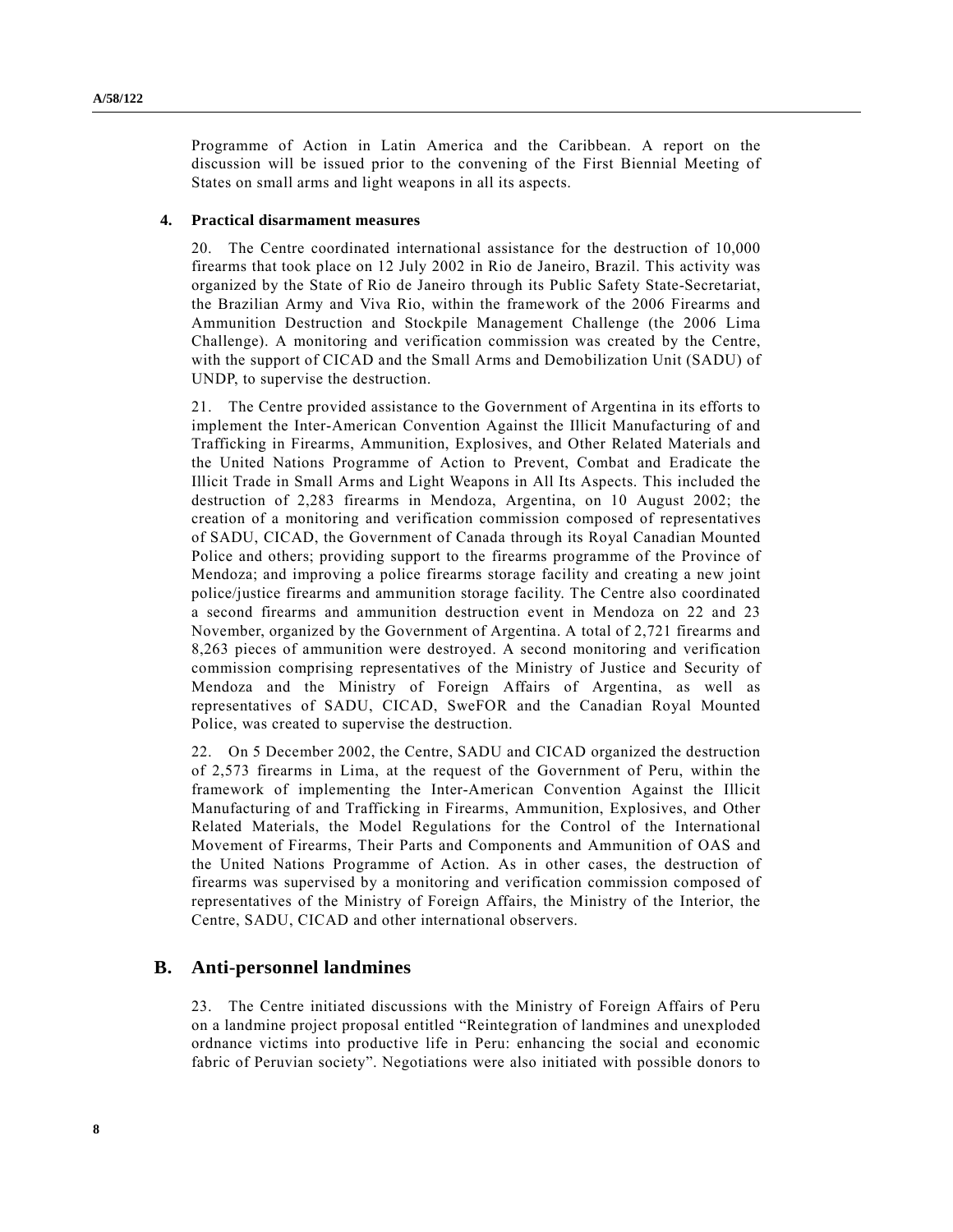provide seed money for the implementation of the project, which is expected to be launched in the second semester of 2003.

## **C. Disarmament, demobilization and reintegration**

24. In August 2002 the Centre started a disarmament, demobilization and reintegration project which would allow the Centre to act as a platform for addressing disarmament, demobilization and reintegration issues and facilitating coordination between the various actors involved in these processes through activities, meetings, seminars, capacity-building and educational sessions, specifically focusing on reintegration. Efforts have been made by the Centre to seek possible partners, such as international organizations and NGOs, as well as possible donors for the project.

# **D. Conventional weapons**

25. The Centre provided logistical support to a regional workshop entitled "Transparency in armaments", organized by the Department for Disarmament Affairs from 26 to 28 November 2002 in Lima. The workshop was hosted by the Government of Peru in collaboration with the Governments of Canada, Germany, Japan and the Netherlands. The workshop was aimed at promoting transparency and confidence-building through greater participation by Member States of the Latin American and Caribbean region in the United Nations Register of Conventional Arms and the United Nations Standardized Instrument for Reporting Military Expenditures. Participants unanimously acknowledged the importance of the two United Nations instruments and agreed that States in the region should regularly participate in them.

## **E. Nuclear weapons**

26. The Centre participated in an International Atomic Energy Agency (IAEA) seminar entitled "New approaches to nuclear verification and nuclear security" on 24 and 25 February 2003 in Vienna. The meeting provided an opportunity for the Centre to discuss some issues directly related to its projects and to start a series of contacts with representatives of Governments, civil society, the donor community and international organizations. In this connection, informal discussions were initiated with various organizations to identify common interests and possible joint projects on nuclear issues (for example, treaty ratification, implementation and exchange of information).

27. A memorandum of understanding was signed between the Department for Disarmament Affairs of the United Nations Secretariat and OPANAL in April 2003. The memorandum of understanding will facilitate formal cooperation between the Centre and OPANAL in strengthening the nuclear-weapon-free zone in Latin America and the Caribbean and improving the level of cooperation and information exchange among Member States in the region.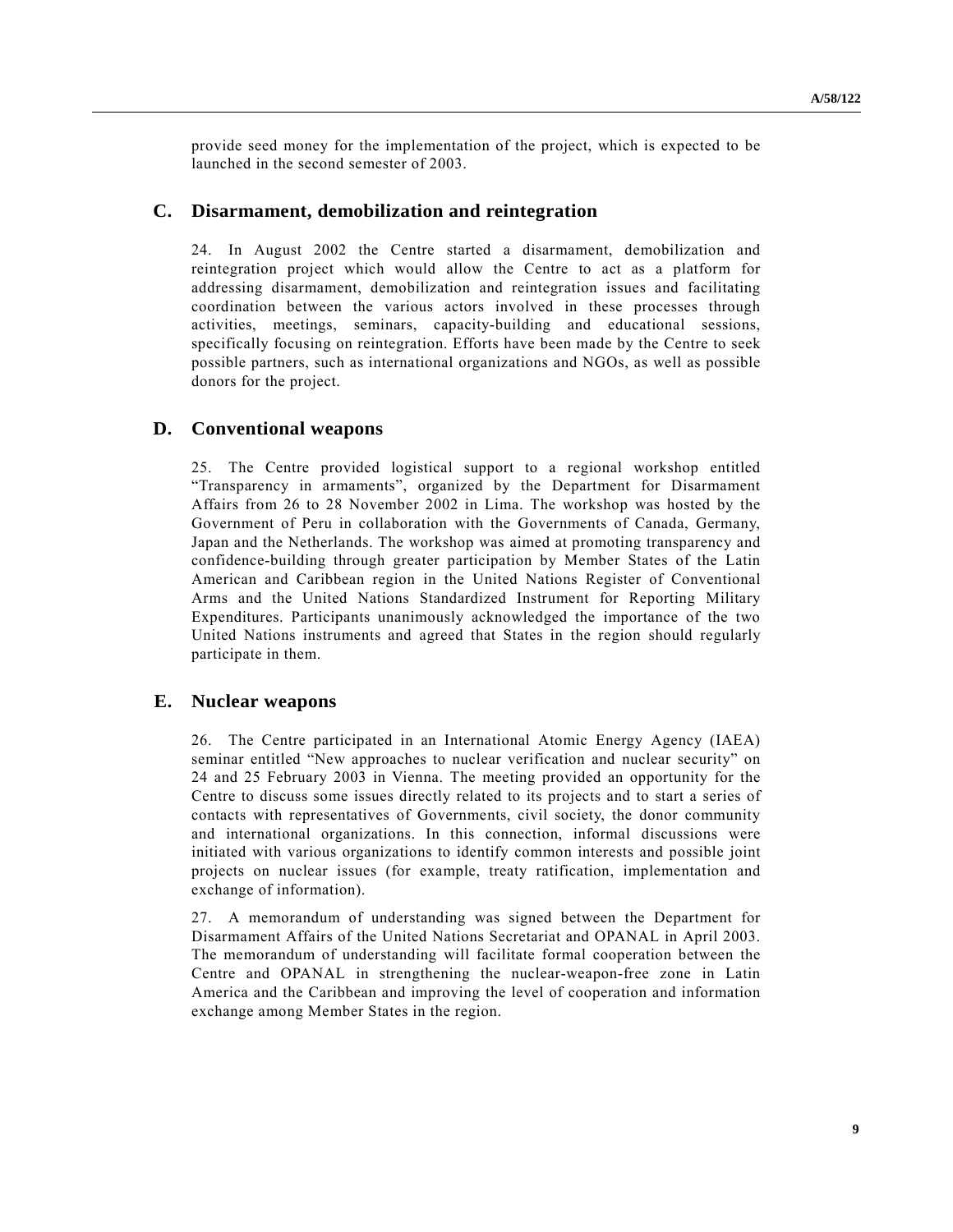# **F. Chemical weapons**

28. The Centre was represented and made a presentation at a seminar entitled ìUniversality and implementation of the Chemical Weapons Conventionî in Philipsburg, Sint Maarten, the Netherlands Antilles, from 20 to 22 May 2003, jointly hosted by the Government of the Kingdom of the Netherlands and the Organisation for the Prohibition of Chemical Weapons (OPCW). The aim of the seminar was to bring together officials and experts from States not party to the Convention in Central America and the Caribbean to discuss policy, as well as practical issues, in relation to adherence to and implementation of the Convention. The representatives of eight States of the region not party to the Convention  $-$  Antigua and Barbuda, Bahamas, Barbados, Belize, Grenada, Haiti, Honduras and Saint Kitts and Nevis participated in the seminar. They described the status of consideration of the Convention in their countries and the steps to be taken.

29. The seminar provided an opportunity for the Centre to discuss and explore possibilities of cooperation with the OPCW secretariat. It was agreed that the two organizations would work together in the coming months to assist Latin American and Caribbean countries to speed up the process of adherence to and ratification of the Convention and to assist them in developing appropriate legislation to implement the Convention.

# **G. Dissemination of information**

30. During the reporting period, four issues of *Policy Brief* were published, focusing on, among other things, the ratification/implementation of the Comprehensive Nuclear-Test-Ban Treaty, nuclear disarmament issues and issues related to firearms. In addition, the Centre published five issues of *Latin American and Caribbean Regional Perspectives* focusing on exchanges of views among States in the Latin American and Caribbean region on the United Nations Register of Conventional Arms, the standardized instrument for reporting military expenditures and the United Nations Programme of Action, as well as on their participation in the two instruments and their implementation of the Programme of Action.

31. The Centre also continued the development of the Small Arms and Light Weapons Administration (SALSA) System, which serves to provide information on all the activities of the Centre and its partners concerning projects related to the Regional Clearing-house Programme, relevant documentation, points of contact and other activities related to firearms, ammunition and explosives. SALSA is expected to be launched officially later in 2003.

32. During the reporting period, the Centre published a number of information booklets in English and Spanish on various projects and activities it has carried out since July 2002. They include booklets entitled *Disarmament in Action: Responding to the 2006 Lima Challenge*; *Parliamentary Exchange Initiative on Firearms in Latin America and the Caribbean*, *Training Law Enforcement Officials* and *NGO Capacity-building and the Regional Clearing-house*. Most of the booklets have accompanying CD-ROMs which provide additional information on the various projects and activities undertaken in the course of 2002. For the Clearing-house Programme, three posters were produced, on firearms destructions, ammunition destruction and stockpile management, respectively. In addition, videos were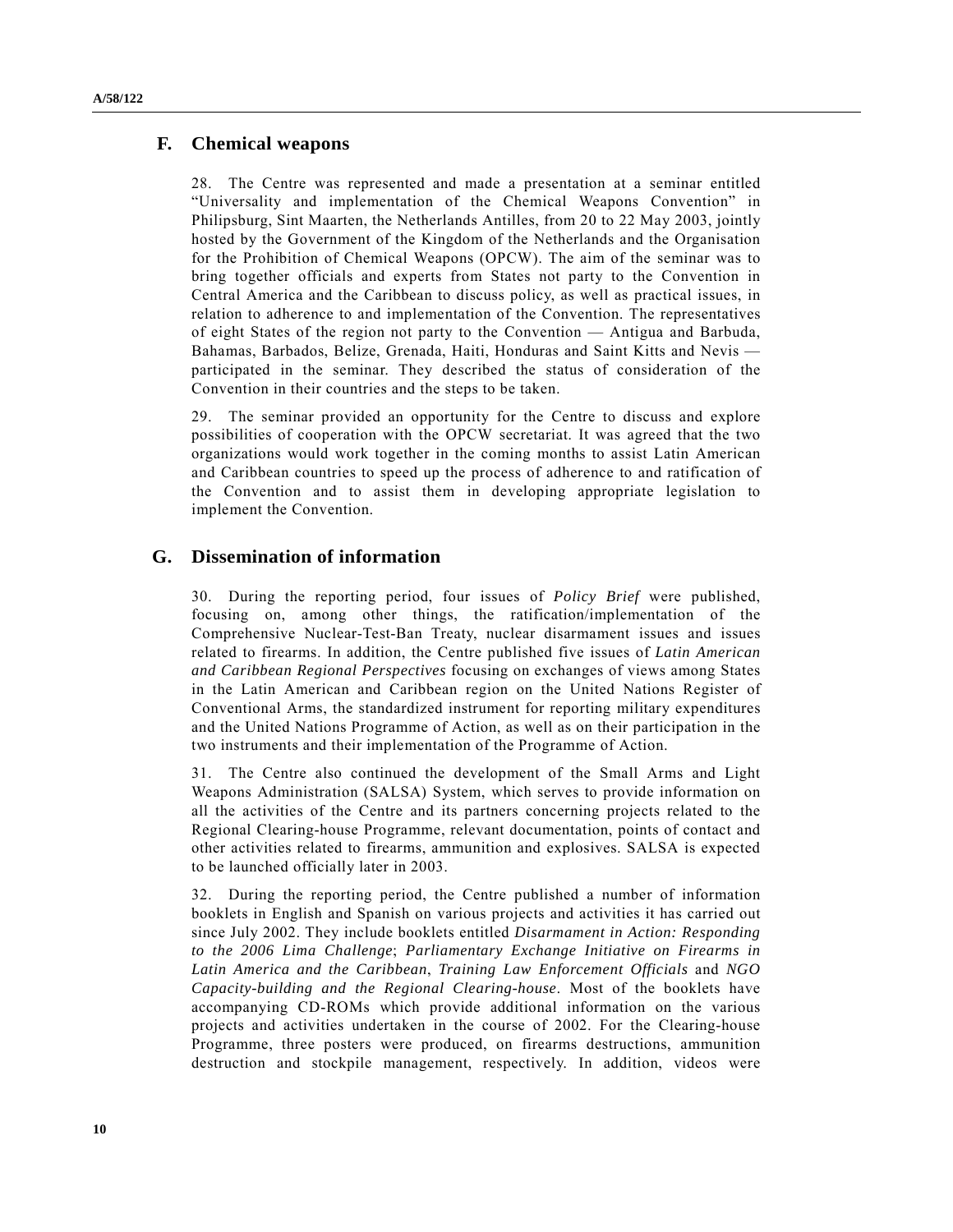produced of the various weapons destruction events and four monuments were designed by artists and placed in parks and other public spaces in Mendoza and Lima to mark such events there.

# **IV. Finance and staffing**

33. In accordance with General Assembly resolution 41/60 J of 3 December 1986, the Centre was established on the basis of existing resources and of voluntary contributions that Member States and interested organizations might make for its support.

34. During the reporting period, voluntary contributions in the amount of US\$ 886,602 were received. In addition, a number of Governments and institutions contributed to the work of the Centre by sharing or absorbing the costs of joint events, personnel and/or material resources. The Secretary-General wishes to express his gratitude to the Governments of Mexico, the Netherlands, Norway, Panama, Sweden, Switzerland and the United Kingdom and Kristna Fredsrörelsen (SweFOR) for their generous support, and to the Government of Peru for its sustained support of the Centre. In addition, the Centre received US\$ 10,000 from the Disarmament Information Programme Trust Fund and US\$ 70,000 from the Practical Disarmament Trust Fund in 2002 and US\$ 170,700 from the Global and Regional Disarmament Trust Fund in 2003.

35. The Director of the Centre continued to undertake an intensive fund-raising campaign in the period under review. The purpose of this effort was threefold: to report on the utilization of funds and past activities; to learn more about the interest in the region of donor countries; and to establish relationships with donors and seek new contributions. Over 60 countries, institutes and foundations were approached for financial assistance.

36. At present, the Centre operates with some administrative support from the UNDP office in Lima. During the reporting period, the Centre was able to strengthen its human resource capacity through building into project proposals the staffing requirements for each project. Currently, besides the Director, the staff of the Centre comprises one associate expert from Sweden, three programme officers, eight administrative and project support staff and three General Service assistants. Despite the relative success in fund-raising during the past two years, the situation of the Centre's Trust Fund remains precarious, since the majority of funds are tied to specific projects. The only confirmed core funding is from the Government of Peru (US\$ 30,000 per year) and from the Government of Sweden (approximately US\$ 200,000 per year).

37. It is worth noting that, during the period under review, the Centre has received an increased number of proposals for partnerships and common projects from countries and organizations in the region. These are mainly requests for assistance in implementing national measures and regional/global agreements on security or disarmament, in developing coordinated approaches to peace and related initiatives, and in promoting social and economic development activities related to security matters.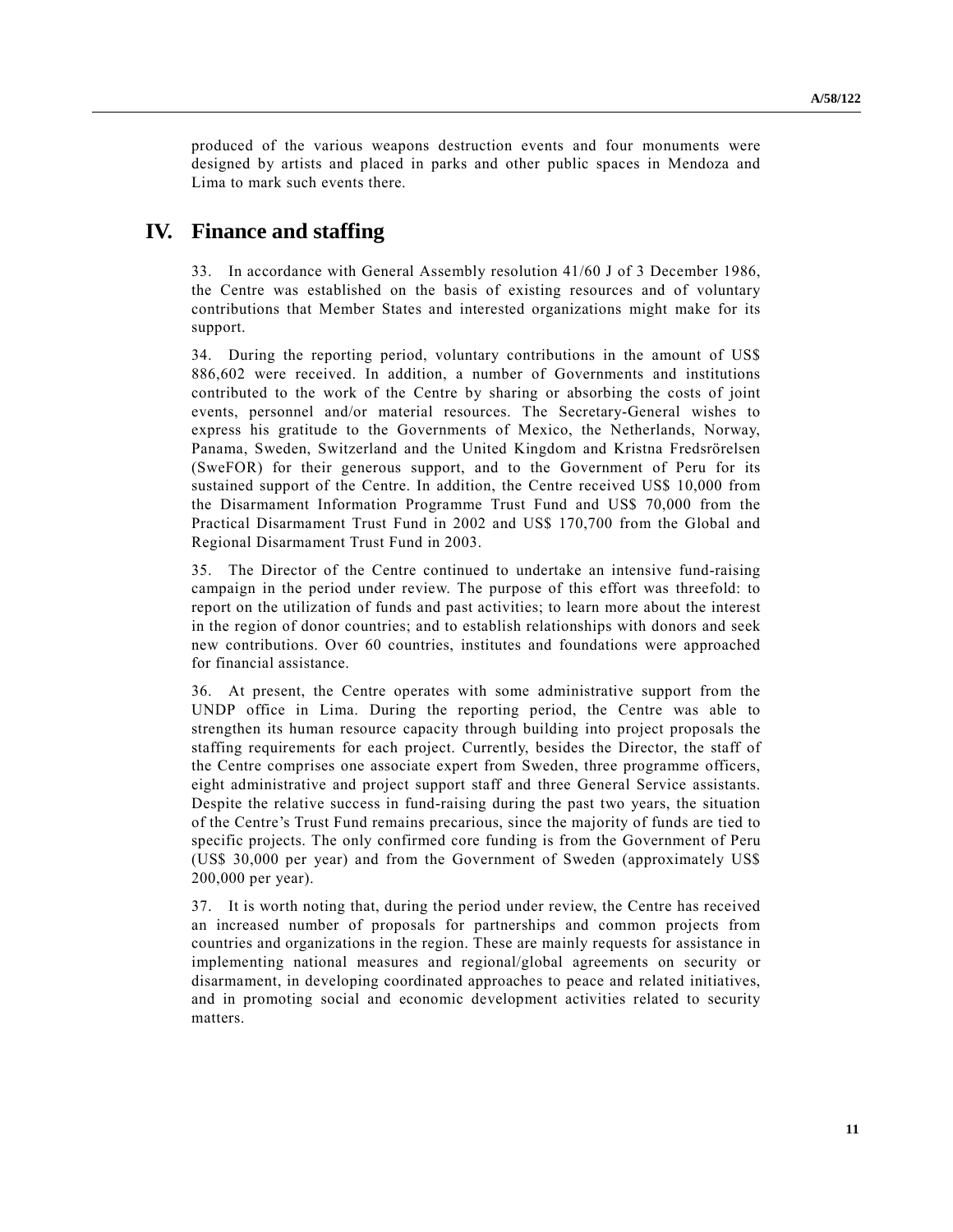# **V. Conclusions and observations**

38. **The Centre has continued to act as a facilitator for the implementation of regional initiatives by identifying regional security needs and new areas of cooperation with States and organizations in the region. It has continued to provide more in-depth information on firearms matters, including training for the law enforcement community and NGOs on such matters, and to promote the dissemination of information on security issues among diplomats, the military, NGOs and civil society. It has also assisted in weapons and ammunition destruction and initiated a new level of activity in the area of disarmament and development.**

39. **The Centre also intensified its contribution to the coordination of United Nations efforts towards peace and security in the region and, as a means of avoiding duplication of efforts, has continued to explore the possibility of signing memoranda of understanding with subregional, regional and global organizations, as well as NGOs. The vast regional cooperation undertaken by the Centre during the reporting period has demonstrated, in a concrete manner, the role of the Organization as a regional catalyst for peace and disarmament in assisting countries in the region to advance the cause of peace, disarmament and development in Latin America and the Caribbean.**

40. **The Secretary-General counts on the continued and increasing support and cooperation of Member States and organizations to ensure the effective functioning of the Centre.**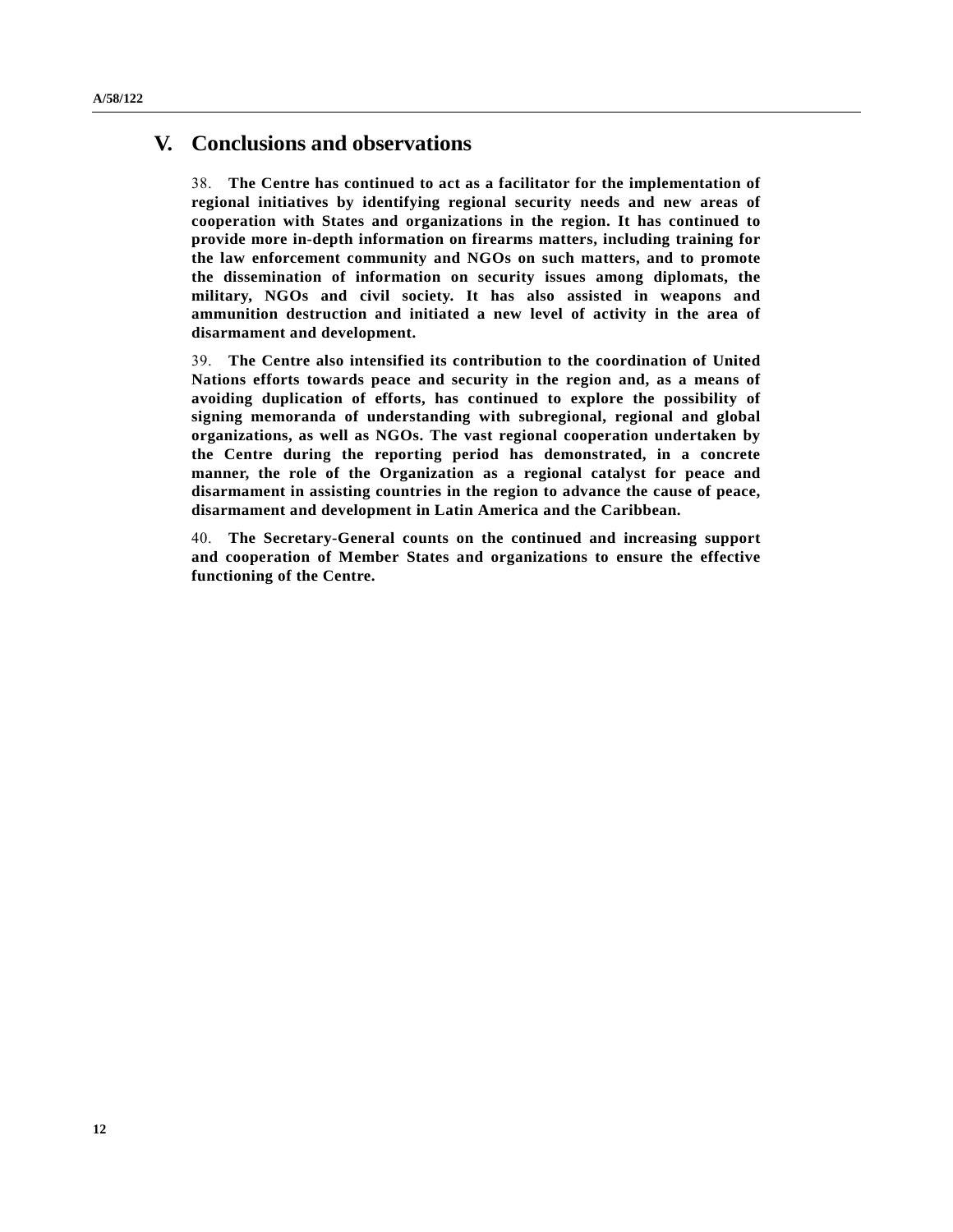# **Annex I**

# **Status of the Trust Fund for the United Nations Regional Centre for Peace, Disarmament and Development in Latin America and the Caribbean for the year 2002**

|                                    |                                               | United States dollars |
|------------------------------------|-----------------------------------------------|-----------------------|
| I.                                 | Fund balance, 31 December 2001                | 137 307               |
|                                    | II. Income, 1 January-31 December 2002        |                       |
|                                    | Voluntary contributions <sup>a</sup>          | 799 395               |
|                                    | Interest income                               | 21 542                |
|                                    | Other/miscellaneous income                    | 592                   |
|                                    | <b>Subtotal</b>                               | 821 529               |
|                                    | III. Expenditures, 1 January-31 December 2002 | 571824                |
| IV. Fund balance, 31 December 2002 |                                               | 387 012               |

*Note*: Information is based on the financial statement for the period from 1 January to 31 December 2002. During the period from 1 January to 30 June 2003, additional contributions totalling \$542,607 were received from Norway (\$25), Sweden/SweFOR (\$128,192) and the United Kingdom (\$414,390).

 $a$  2002: Belgium (\$10,667), the European Commission (\$276,748), Mexico (\$5,000), the Netherlands (\$146,317), Norway (\$14,975), Panama (\$2,000), Peru (\$30,000), Sweden/SweFOR (\$136,985), Sweden (\$21,000), Switzerland (\$49,950) and the United Kingdom (\$105,753).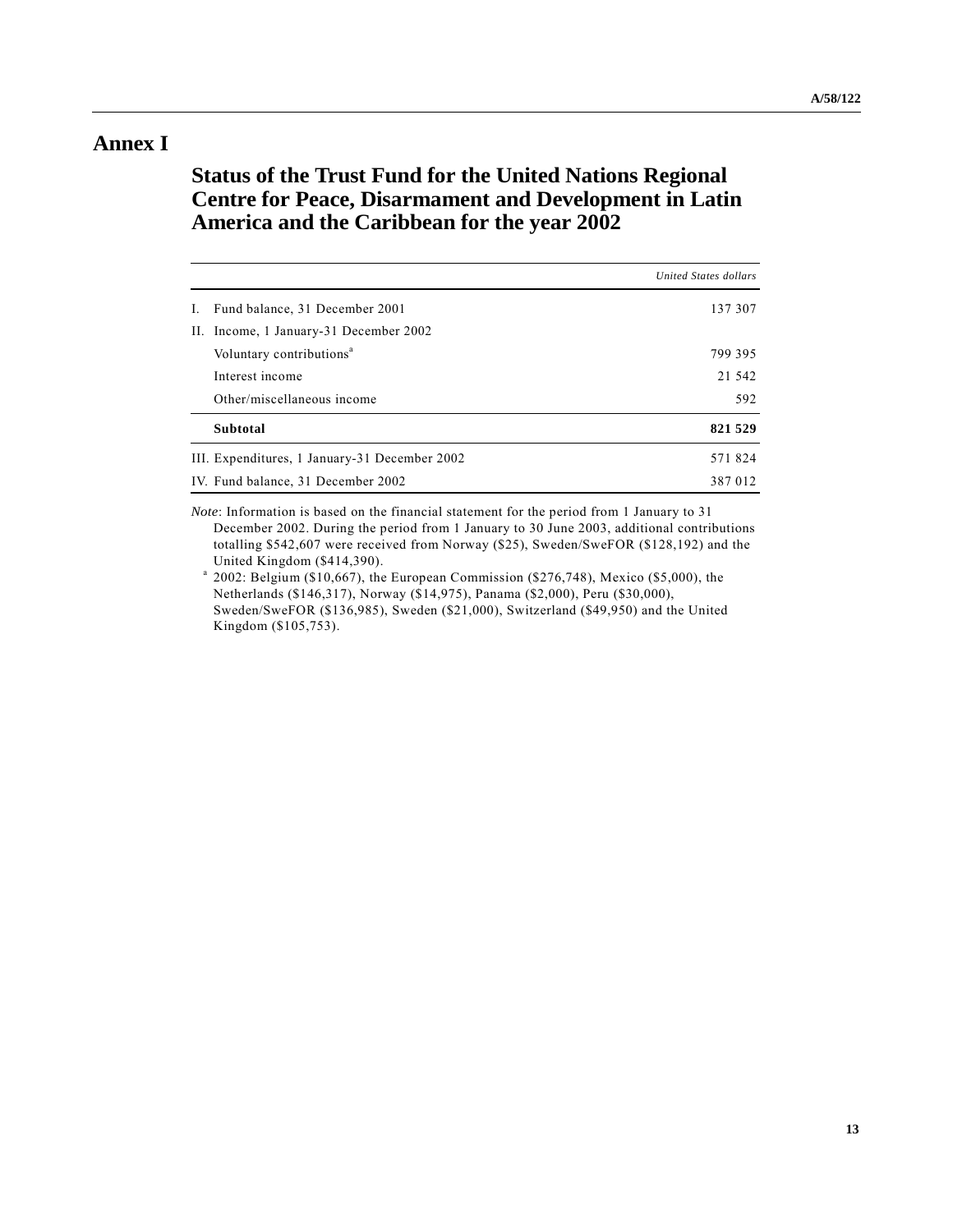# **Annex II**

# **Planned activities of the Centre for which funding is sought**

## **Project I**

#### *Title of project*

Regional workshop to Follow up on the Implementation of the Programme of Action to Prevent, Combat and Eradicate the Illicit Trade in Small Arms and Light Weapons in All Its Aspects, adopted at the United Nations Conference on the Illicit Trade in Small Arms and Light Weapons in All Its Aspects

### *Purpose*

To facilitate States of the Latin American and Caribbean region in jointly assessing the status of implementation of the Programme of Action in the region; to identify new coordination and cooperation opportunities; and to propose solutions to problems that might hamper the work undertaken either individually or jointly

#### *Location*

University for Peace, San JosÈ

#### *Duration*

3 days

#### *Number of participants*

| Cost estimates                               | United States dollars |
|----------------------------------------------|-----------------------|
| Travel of participants (33)                  | 67 000                |
| Travel of experts (12)                       | 25 000                |
| Travel of staff (3)                          | 7 0 0 0               |
| Interpretation (English, French and Spanish) | 6 9 0 0               |
| Conference documentation                     | 2 600                 |
| <b>Total</b>                                 | 108 500               |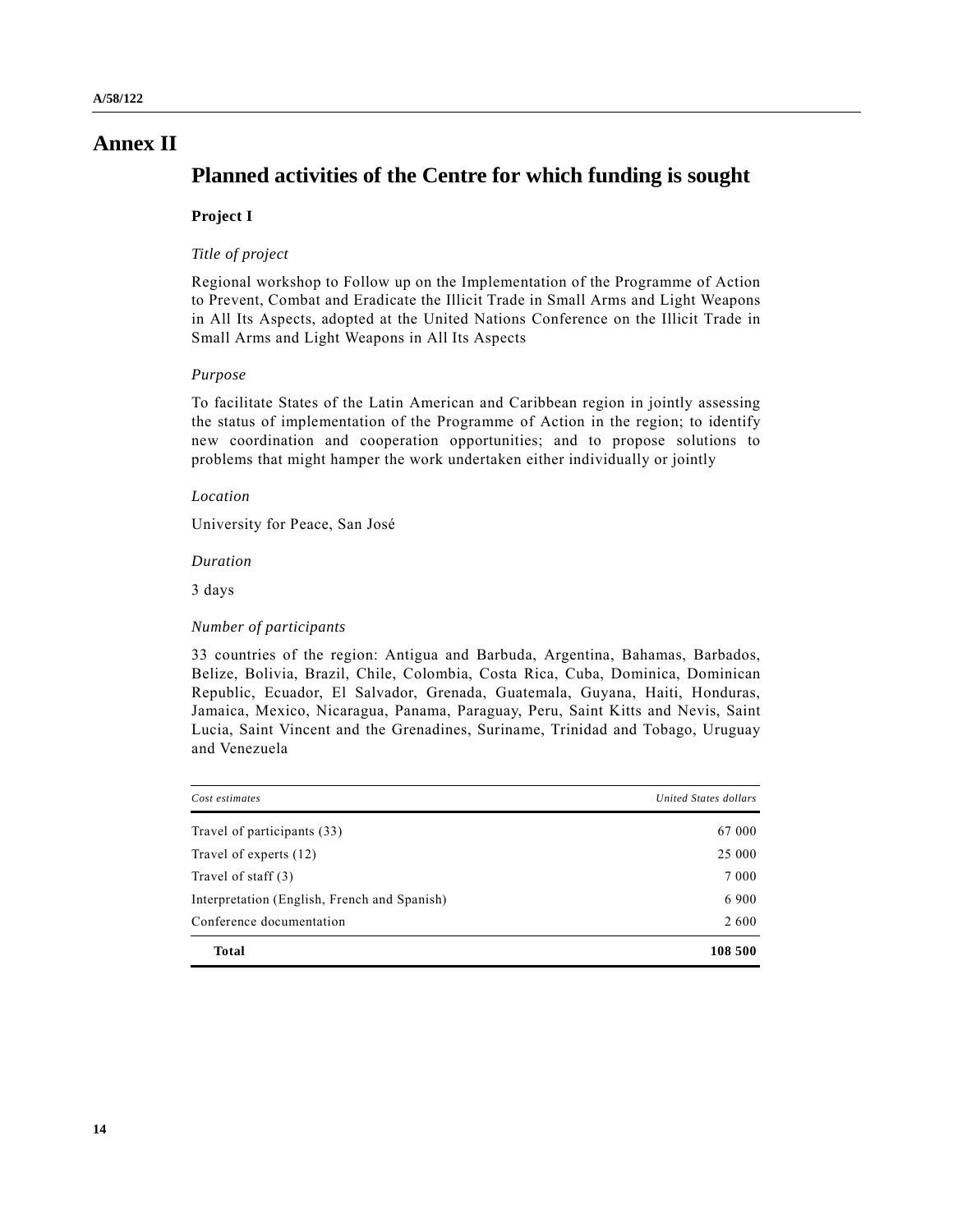# **Project II**

### *Title of project*

Latin American and Caribbean Conference to Promote the Relationship between Disarmament and Development

### *Purpose*

To provide a forum for promoting, at the regional level, the principles and decisions adopted at the 1987 International Conference on the Relationship between Disarmament and Development; to assess the various activities organized in the region on the matter and provide information that could enhance the work on disarmament and development; and to assess new approaches to addressing the relationship between disarmament and development and adapting them to the current reality of post-cold-war relations and globalization

*Location*

Port-au-Prince

*Duration*

3 days

#### *Number of participants*

| Cost estimates                               | United States dollars |
|----------------------------------------------|-----------------------|
| Travel of participants (33)                  | 71 700                |
| Travel of experts (12)                       | 27 000                |
| Travel of staff $(3)$                        | 7600                  |
| Interpretation (English, French and Spanish) | 6 9 0 0               |
| Conference documentation                     | 2 600                 |
| <b>Total</b>                                 | 115 800               |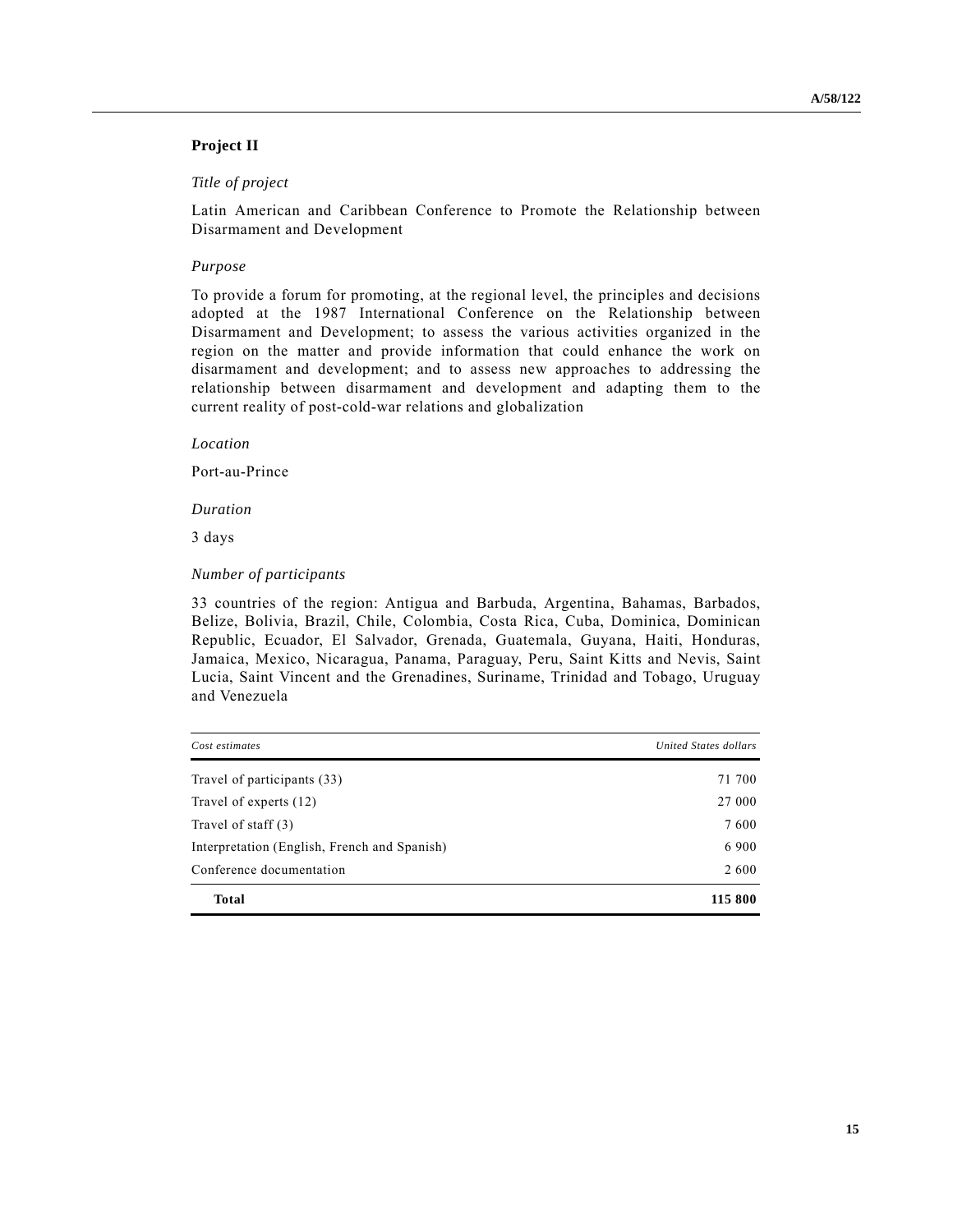# **Project III**

### *Title of project*

Seminar on the Strengthening of Latin America and Caribbean Security and the Improvement of Coordination and Cooperation between the United Nations and the Organization of American States (OAS)

#### *Purpose*

To assess areas of coordination and cooperation between the United Nations and OAS on all issues that could strengthen regional security, particularly as OAS reviews different aspects of regional security and redefines the concept and methodology of hemispheric security for the next 10 to 15 years; to provide an opportunity to mutually reinforce efforts, projects, programmes and measures to deal with illicit trafficking in drugs and firearms, terrorism, landmine issues and related issues; and to identify synergies between the work of the two organizations with a view to promoting greater coordination and cooperation between them on matters related to peace and disarmament

#### *Location*

University for Peace, San JosÈ

*Duration*

3 days

#### *Number of participants*

| Cost estimates                               | United States dollars |  |
|----------------------------------------------|-----------------------|--|
| Travel of participants (33)                  | 67 000                |  |
| Travel of experts (12)                       | 25 000                |  |
| Travel of staff (3)                          | 7 0 0 0               |  |
| Interpretation (English, French and Spanish) | 6 9 0 0               |  |
| Conference documentation                     | 2 600                 |  |
| <b>Total</b>                                 | 108 500               |  |